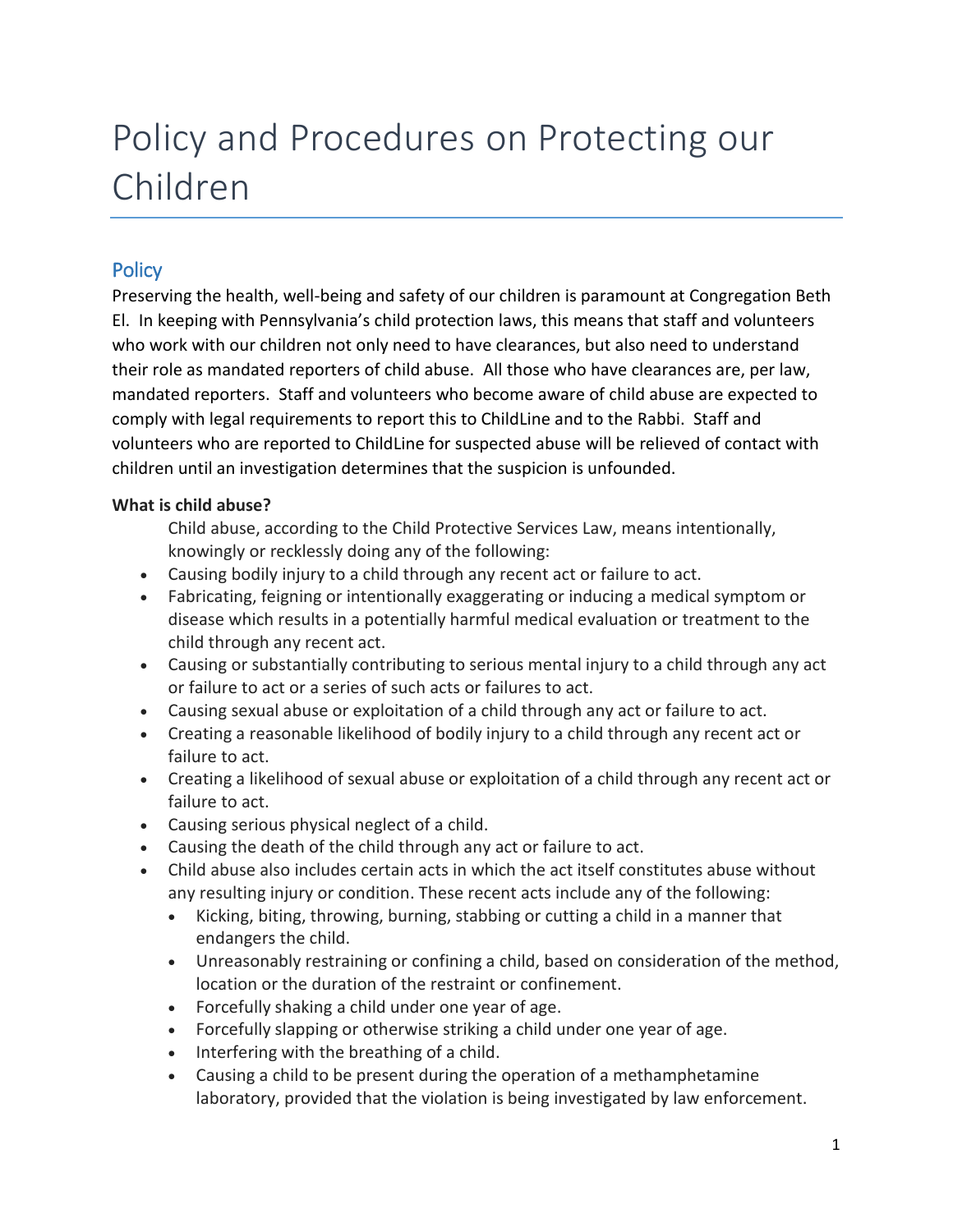Leaving a child unsupervised with an individual, other than the child's parent, who the parent knows or reasonably should have known was required to register as a Tier II or III sexual offender or has been determined to be a sexually violent predator or sexually violent delinquent.

"Recent" is defined as an abusive act within two years from the date the report is made to ChildLine. Sexual abuse, serious mental injury, serious physical neglect and deaths have no time limit.

From<http://keepkidssafe.pa.gov/> Frequently Asked Questions

## **Who needs to be certified with background checks and becomes a mandated reporter?**

- Volunteers are people who are over the age of 18
- Volunteers are in direct contact with children
- Volunteers are responsible for the welfare of children

The Director will determine whether an individual volunteering with the school is required to have clearances, based on guidelines from the PA Department of Human Services (see Volunteer Frequently Asked Questions.)

Our student volunteers from Bucknell and Susquehanna Universities are not required to obtain clearances as they are a) not paid and b) obtain service hours for their volunteer time at Congregation Beth El.

# Procedure for obtaining clearances

All staff and prospective volunteers who have regular contact with children must obtain the following clearances:

- **1**. Report of criminal history from the Pennsylvania State Police (PSP); and
- **2.** Child Abuse History Clearance from the Department of Human Services (Child Abuse).

**3**. A fingerprint-based federal criminal history (FBI) submitted through the Pennsylvania State Police. The FBI clearance is not required if the volunteer has been a Pennsylvania resident continuously for the past 10 years. Volunteers who are not required to obtain the FBI Clearance because they have been a continuous resident of Pennsylvania for the past 10 years must swear or affirm in writing that they are not disqualified from service based upon a conviction of an offense. Staff must have an FBI clearance on file, regardless of length of residency.

**4.** In addition to the clearances, everyone must certify that they have taken a short course about mandatory reporting.

All staff and volunteers will be required to obtain clearances every five (5) years.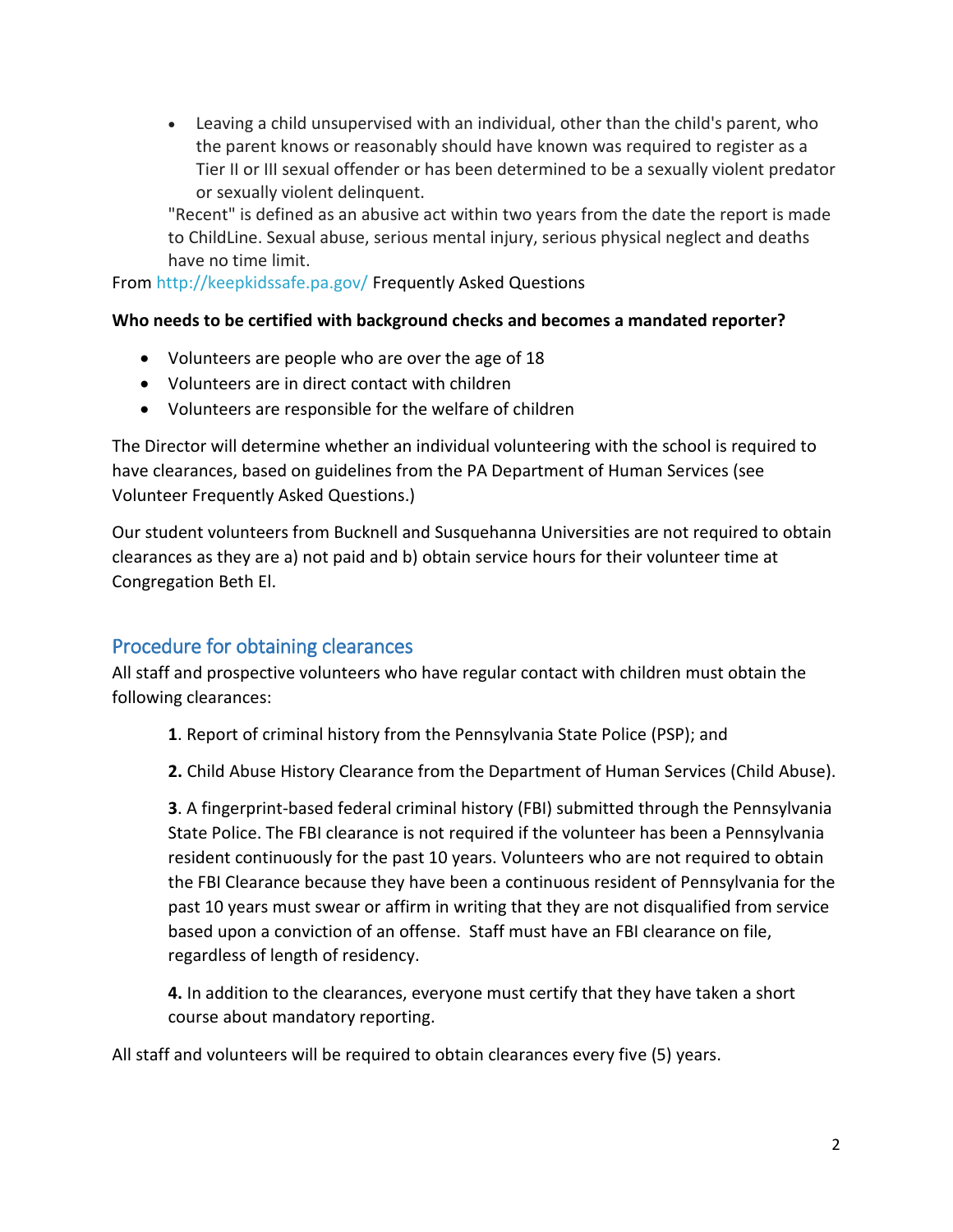Volunteers that already have their clearances for other jobs may turn in copies of those clearances for Congregation Beth El's records, provided those clearances are no more than 5 years old and/or are compliant with current Pennsylvania requirements.

## **How Do I Apply?**

The Child Abuse, PSP and FBI clearances can all be applied and paid for electronically. The FBI clearance also requires a fingerprint submission. All necessary instructions and links to apply for these clearances can be found at

[http://www.dhs.pa.gov/publications/findaform/childabusehistoryclearanceforms,](http://www.dhs.pa.gov/publications/findaform/childabusehistoryclearanceforms) or you can apply for each individually.

As of July 2015, the PSP and Child Abuse clearances each cost \$8 for employees and are free for volunteers; the FBI clearance costs \$27.50 through the Department of Human Services. To have Congregation Beth El reimburse the cost of the applications, please submit your receipt along with your FBI clearance to the Treasurer.

## **1. Pennsylvania Child Abuse History Clearance:**

#### **<https://www.compass.state.pa.us/cwis/public/home>**

This is the most time-consuming application. First you will need to create a state government online profile (click on "create a new account" when you first start), which will then give you access to your state reports and allow you to transact other unrelated state government business. Then you can start an application. Be prepared with: a history of all the places you have lived since 1976, as well as the names of all the people with whom you lived since 1976. You will also need to enter any name you have ever used.

## **2. Pennsylvania Criminal Record Checks, through the Pennsylvania State Police:**

**<https://epatch.state.pa.us/>**

To start the process, initiate a New Record Check.

## **3. Federal Bureau of Investigations (FBI) Criminal Background Checks:**

## **[https://www.pa.cogentid.com/index\\_dpw.htm](https://www.pa.cogentid.com/index_dpw.htm)**

The Pennsylvania Department of Human Services is using Cogent Systems to process fingerprint-based FBI criminal background checks. The fingerprint based background check is a multiple step process. One step is the fingerprinting, while the other is the online application.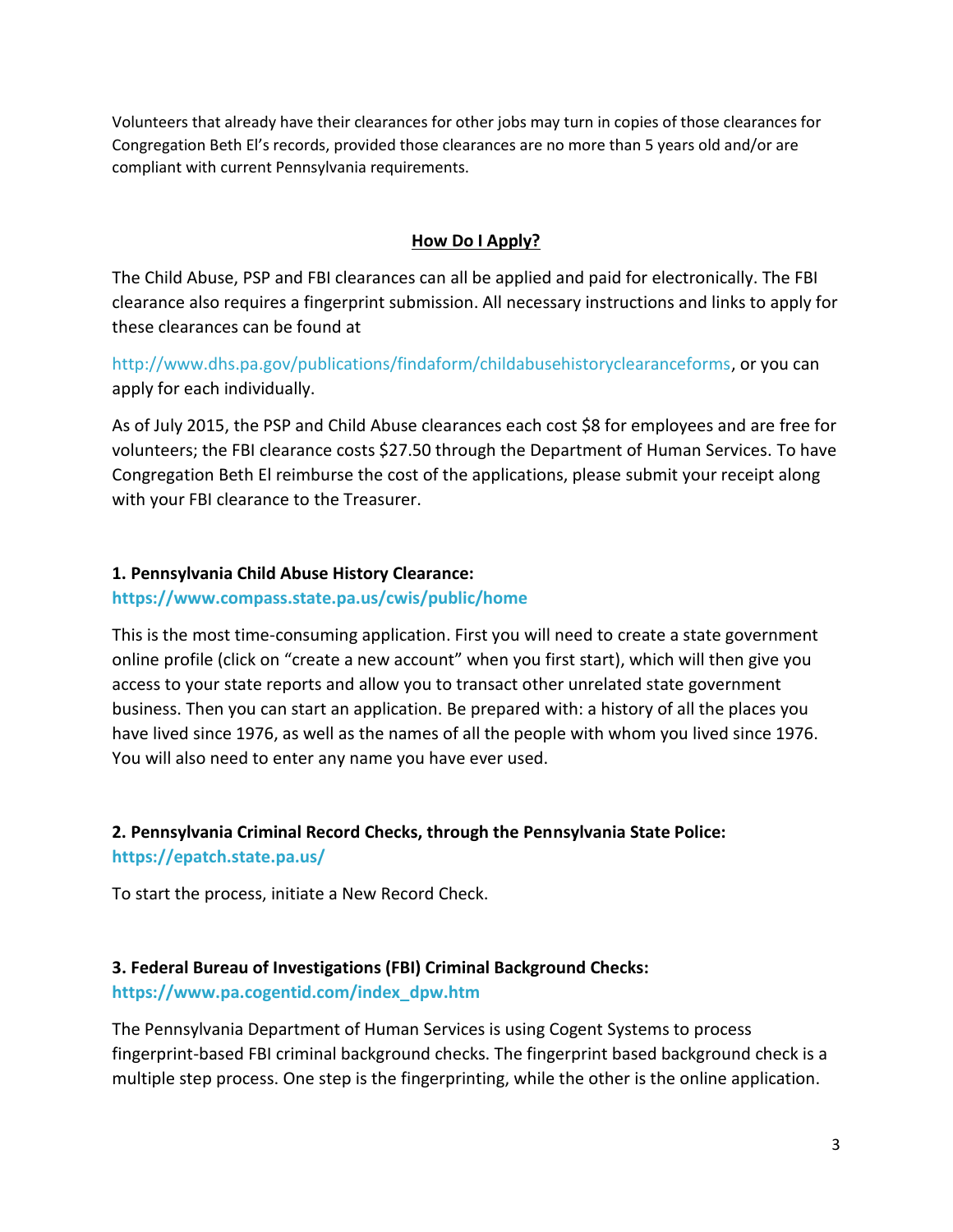For a digital fingerprint that can be submitted directly, you need to use a Cogent System partner. In our area, there are two:

The UPS Store (across from Walmart) in Lewisburg; M-F 8:30 to 5, Sat. 9:30 to 3:30 The University Store in Bloomsburg; M-F 8:30 to 4

If you cannot or choose not to use one of these locations, follow the directions on the website above for "How to submit a fingerprint card to 3M Cogent".

## **4. Mandatory Reporting certification:**

**[https://www.reportabusepa.pitt.edu/webapps/portal/execute/tabs/tabAction?tab\\_tab\\_gro](https://www.reportabusepa.pitt.edu/webapps/portal/execute/tabs/tabAction?tab_tab_group_id=_2_1) [up\\_id=\\_2\\_1](https://www.reportabusepa.pitt.edu/webapps/portal/execute/tabs/tabAction?tab_tab_group_id=_2_1)**

This is a free online course that takes less than three hours, and can be taken in segments. There are others available online, but most are not free. When you are finished, you must print the certificate as proof that you have taken the course. You can print multiple original certificates.

All school volunteers will attend a meeting with the Rabbi to review this policy.

## Procedure for Documentation of Clearances

Copies of documentation will be kept in the Rabbi's office. It will be the responsibility of the School Director to let volunteers know if they need clearances and to keep a record of the clearances. The following copies will be maintained:

- All applicable Child Abuse, PSP, and FBI background check clearances.
- Certification of Mandatory Reporting training
- Written acknowledgement of receipt, review, and comprehension of this policy

The Rabbi will report to the Board prior to the beginning of each school year when the clearances are complete.

# Procedure for Reporting Child Abuse

Anyone who has completed the training and filed clearances, and works with children in the synagogue, is considered a mandated reporter.

If a mandated reporter suspects abuse it must be reported directly to Child Line. If the report involves a suspected/possible perpetrator connected with CBE or a child connected to CBE, the reporter should also notify the Rabbi. In the event that the reporter has questions concerning the report, the volunteer may consult with the Rabbi. The Rabbi will notify the Board that a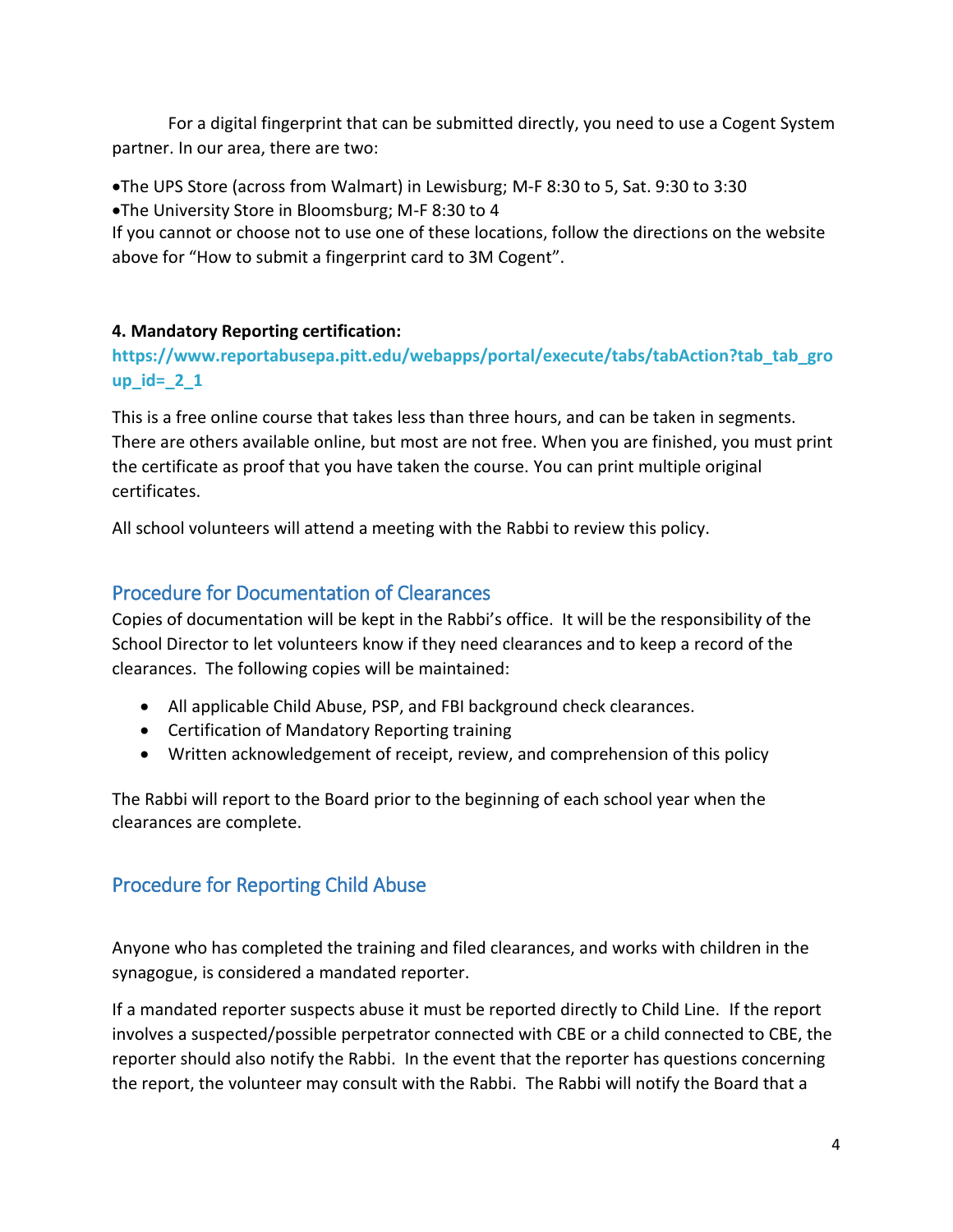report has been made, but anything related to a child is confidential and identifying details will not be shared.

## **How does a mandated reporter make a report if they suspect child abuse?**

 Mandated reporters must make an immediate and direct report of suspected child abuse to ChildLine either electronically at [www.compass.state.pa.us/cwis](http://www.compass.state.pa.us/cwis) or by calling 1-800-932-0313.

# Procedure for Responding to Alleged Child Abuse

If a volunteer is named as a perpetrator in a child abuse investigation, that person must provide the Rabbi with written notice not later than 72 hours after the notification that the person has been named as a suspected perpetrator in an investigation or listed as a perpetrator in the statewide database. The Rabbi will notify the School Director and the Board president, in confidence, and the volunteer will be asked to recuse him or herself from contact with children while the investigation is underway. If the Rabbi is named as a perpetrator, he/she must provide the Board President with written notice not later than 72 hours after the notification that the person has been named as a suspected perpetrator in an investigation or listed as a perpetrator in the statewide database. The President will inform the Board of Directors. The Rabbi will be placed on leave while the investigation is underway.

If the report is unfounded, per CPS, that will be documented by the Rabbi or Board President, as appropriate, and the volunteer can return to the classroom. The Rabbi would, with Board approval, be able to resume his/her duties.

If the report is founded, per CPS, or if a volunteer is arrested for or convicted of an offense that would constitute grounds for denying participation in a program, activity or service, written notice must be provided to the Rabbi within 24 hours after the arrest, conviction or notification that the person has been listed as a perpetrator in the statewide database. The Rabbi will notify School Director and the Board president and the volunteer will no longer be able to work with children at CBE until his or her record is cleared in the statewide database. If a report naming the Rabbi is founded, or if the Rabbi is arrested or convicted of an offense that would constitute grounds for denying participation in programs, activities, or services with children, the Rabbi's contract will be terminated.

Anyone who willfully fails to disclose information as required above commits a misdemeanor of the third degree and shall be subject to discipline up to and including termination or denial of a volunteer or staff position.

## **Policy Approved by Board of Directors , 2016**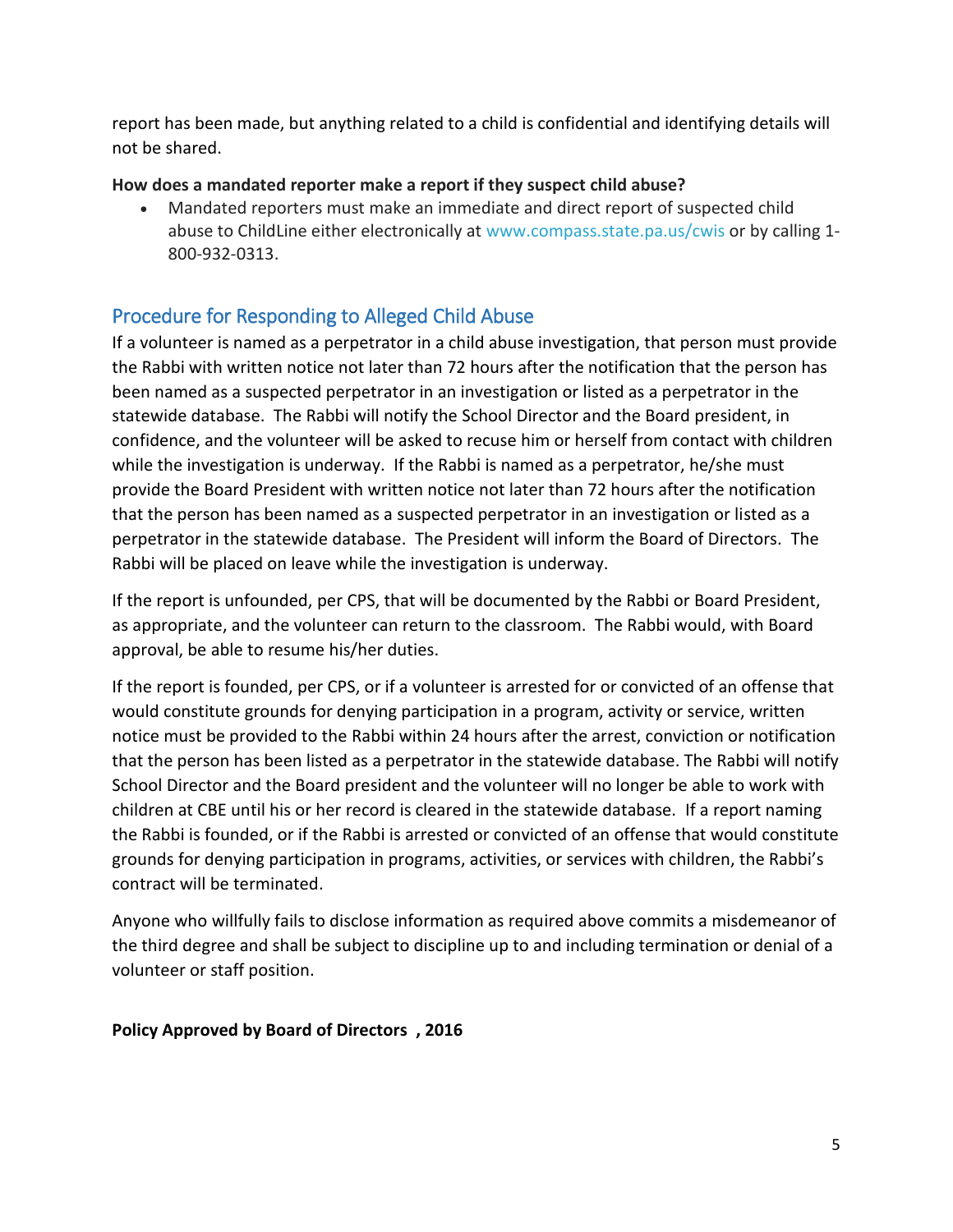Resource Material

PA Department of Human Services Frequently Asked Questions

Volunteer Frequently Asked Questions

# PA Department of Human Services Frequently Asked Questions

## **What is child abuse?**

Child abuse, according to the CPSL, means intentionally, knowingly or recklessly doing any of the following:

- Causing bodily injury to a child through any recent act or failure to act.
- Fabricating, feigning or intentionally exaggerating or inducing a medical symptom or disease which results in a potentially harmful medical evaluation or treatment to the child through any recent act.
- Causing or substantially contributing to serious mental injury to a child through any act or failure to act or a series of such acts or failures to act.
- Causing sexual abuse or exploitation of a child through any act or failure to act.
- Creating a reasonable likelihood of bodily injury to a child through any recent act or failure to act.
- Creating a likelihood of sexual abuse or exploitation of a child through any recent act or failure to act.
- Causing serious physical neglect of a child.
- Causing the death of the child through any act or failure to act.

Child abuse also includes certain acts in which the act itself constitutes abuse without any resulting injury or condition. These recent acts include any of the following:

- $\circ$  Kicking, biting, throwing, burning, stabbing or cutting a child in a manner that endangers the child.
- $\circ$  Unreasonably restraining or confining a child, based on consideration of the method, location or the duration of the restraint or confinement.
- o Forcefully shaking a child under one year of age.
- $\circ$  Forcefully slapping or otherwise striking a child under one year of age.
- $\circ$  Interfering with the breathing of a child.
- $\circ$  Causing a child to be present during the operation of a methamphetamine laboratory, provided that the violation is being investigated by law enforcement.
- $\circ$  Leaving a child unsupervised with an individual, other than the child's parent, who the parent knows or reasonably should have known was required to register as a Tier II or III sexual offender or has been determined to be a sexually violent predator or sexually violent delinquent.

"Recent" is defined as an abusive act within two years from the date the report is made to ChildLine. Sexual abuse, serious mental injury, serious physical neglect and deaths have no time limit.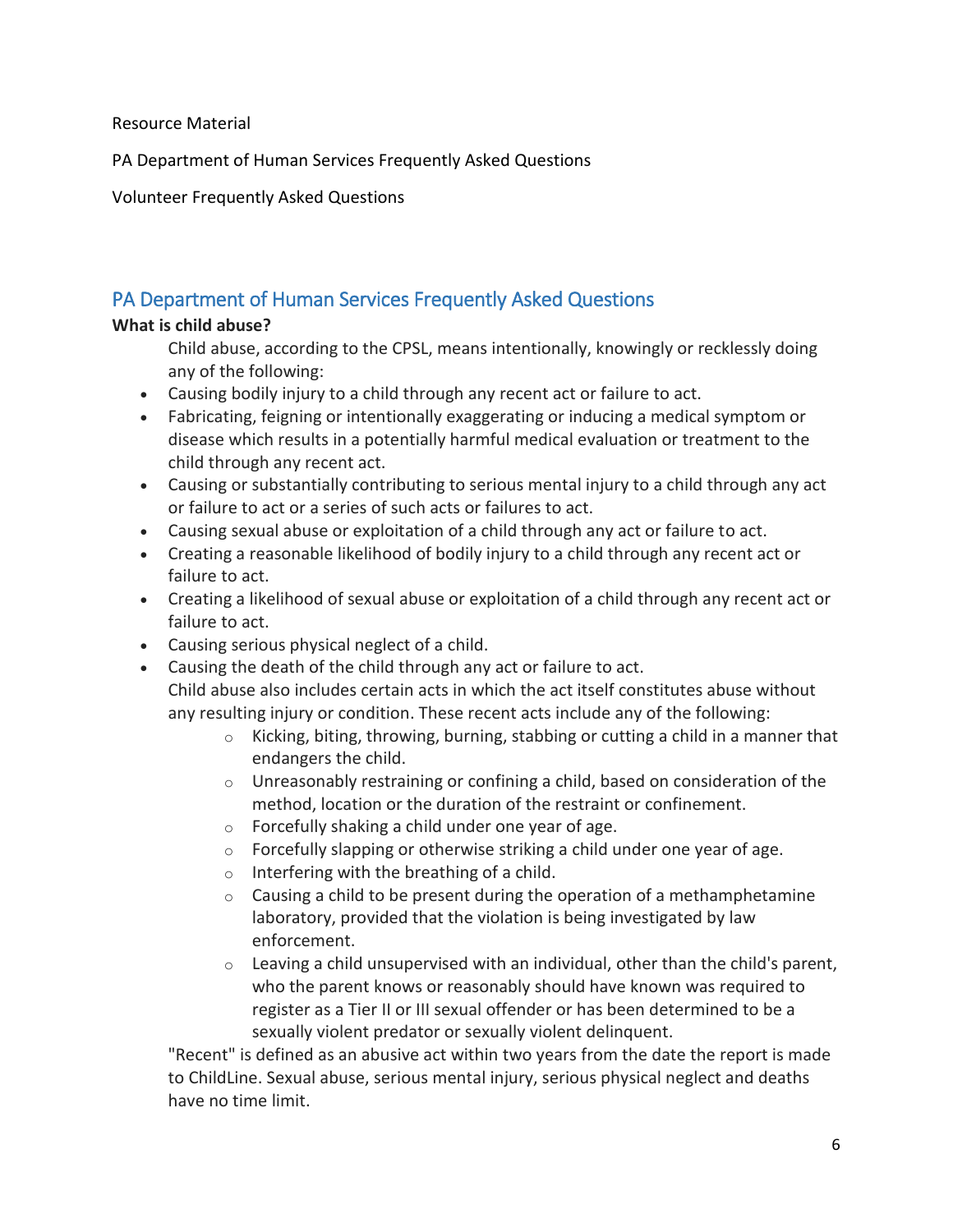#### **Are you a mandated reporter?**

The following adults are considered mandated reporters and are required to report suspected child abuse if they have reasonable cause to suspect that a child is a victim of child abuse:

- A person licensed or certified to practice in any health-related field under the jurisdiction of the Department of State.
- A medical examiner, coroner or funeral director.
- An employee of a health care facility or provider licensed by the Department of Health, who is engaged in the admission, examination, care or treatment of individuals.
- A school employee.
- An employee of a child-care service who has direct contact with children in the course of employment.
- A clergyman, priest, rabbi, minister, Christian Science practitioner, religious healer or spiritual leader of any regularly established church or other religious organization.
- An individual paid or unpaid, who, on the basis of the individual's role as an integral part of a regularly scheduled program, activity or service, is a person responsible for the child's welfare or has direct contact with children.
- An employee of a social services agency who has direct contact with children in the course of employment.
- A peace officer or law enforcement official.
- An emergency medical services provider certified by the Department of Health.
- An employee of a public library who has direct contact with children in the course of employment.
- An individual supervised or managed by a person listed above, who has direct contact with children in the course of employment.
- An independent contractor who has direct contact with children.
- An attorney affiliated with an agency, institution, organization or other entity, including a school or regularly established religious organization that is responsible for the care, supervision, guidance or control of children.
- A foster parent.
- An adult family member who is a person responsible for the child's welfare and provides services to a child in a family living home, community home for individuals with an intellectual disability or host home for children which are subject to supervision or licensure by the department under Articles IX and X of the Public Welfare Code.

## **When must a mandated reporter make a report?**

A mandated reporter must make a report of suspected child abuse if they have reasonable cause to suspect that a child is a victim of child abuse under any of the following circumstances:

 The mandated reporter comes into contact with the child in the course of employment, occupation and practice of a profession or through a regularly scheduled program, activity or service.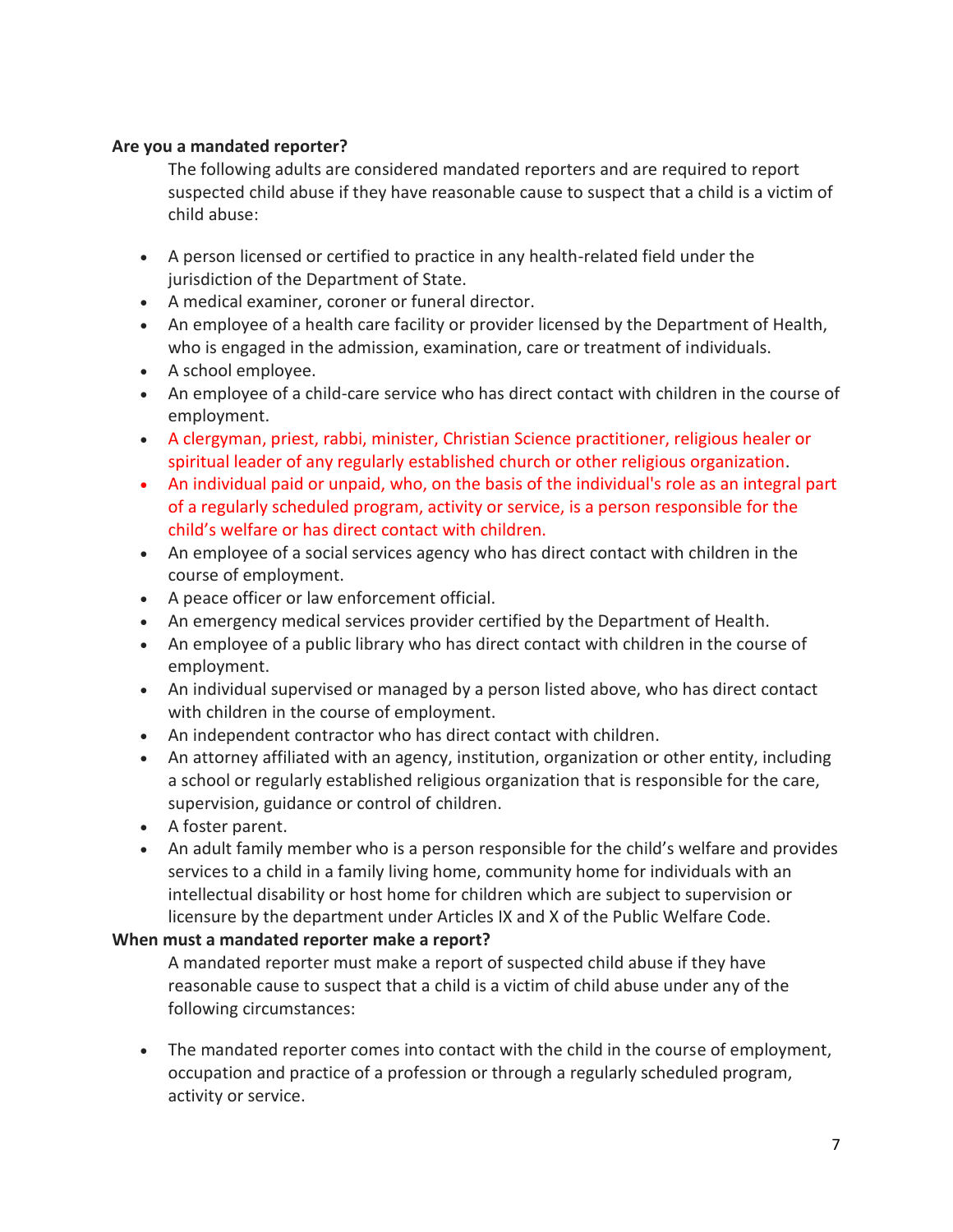- The mandated reporter is directly responsible for the care, supervision, guidance or training of the child, or is affiliated with an agency, institution, organization, school, regularly established church or religious organization or other entity that is directly responsible for the care, supervision, guidance or training of the child.
- A person makes a specific disclosure to the mandated reporter that an identifiable child is the victim of child abuse.
- An individual 14 years of age or older makes a specific disclosure to the mandated reporter that the individual has committed child abuse.

## **Must I report suspected abuse if I learn of the abuse from someone other than the child who was allegedly abused?**

 Yes. Nothing requires the mandated reporter have direct contact with the child in order to make a report.

## **How does a mandated reporter make a report if they suspect child abuse?**

 Mandated reporters must make an immediate and direct report of suspected child abuse to ChildLine either electronically at [www.compass.state.pa.us/cwis](http://www.compass.state.pa.us/cwis) or by calling 1-800-932-0313.

## **Do I need to notify anyone within my institution, school, facility or agency after I make a report?**

 Yes, after making the report to ChildLine, you are required to immediately thereafter notify the person in charge of the institution, school, facility or agency or the designated agent of the person in charge.

## **What if a mandated reporter fails to follow the law?**

 The penalties for a mandated reporter who willfully fails to report child abuse range from a misdemeanor of second degree to a felony of the second degree.

## **Can you report suspected abuse if you are not a mandated reporter?**

 Yes. Anyone who is concerned about the safety of a child is encouraged to make a report. Individuals who are encouraged, although not required by law, to make a report of suspected child abuse, can make a report to ChildLine by calling 1-800-932-0313.

**Am I protected from civil and criminal liability if I make a report of suspected child abuse?** 

 Yes, persons making a report of suspected child abuse are immune from civil and criminal liability as long as the report was made in good faith.

## **If I make a report is my identity protected?**

 The identity of the person making the report is kept confidential with the exception of being released to law enforcement officials or the district attorney's office.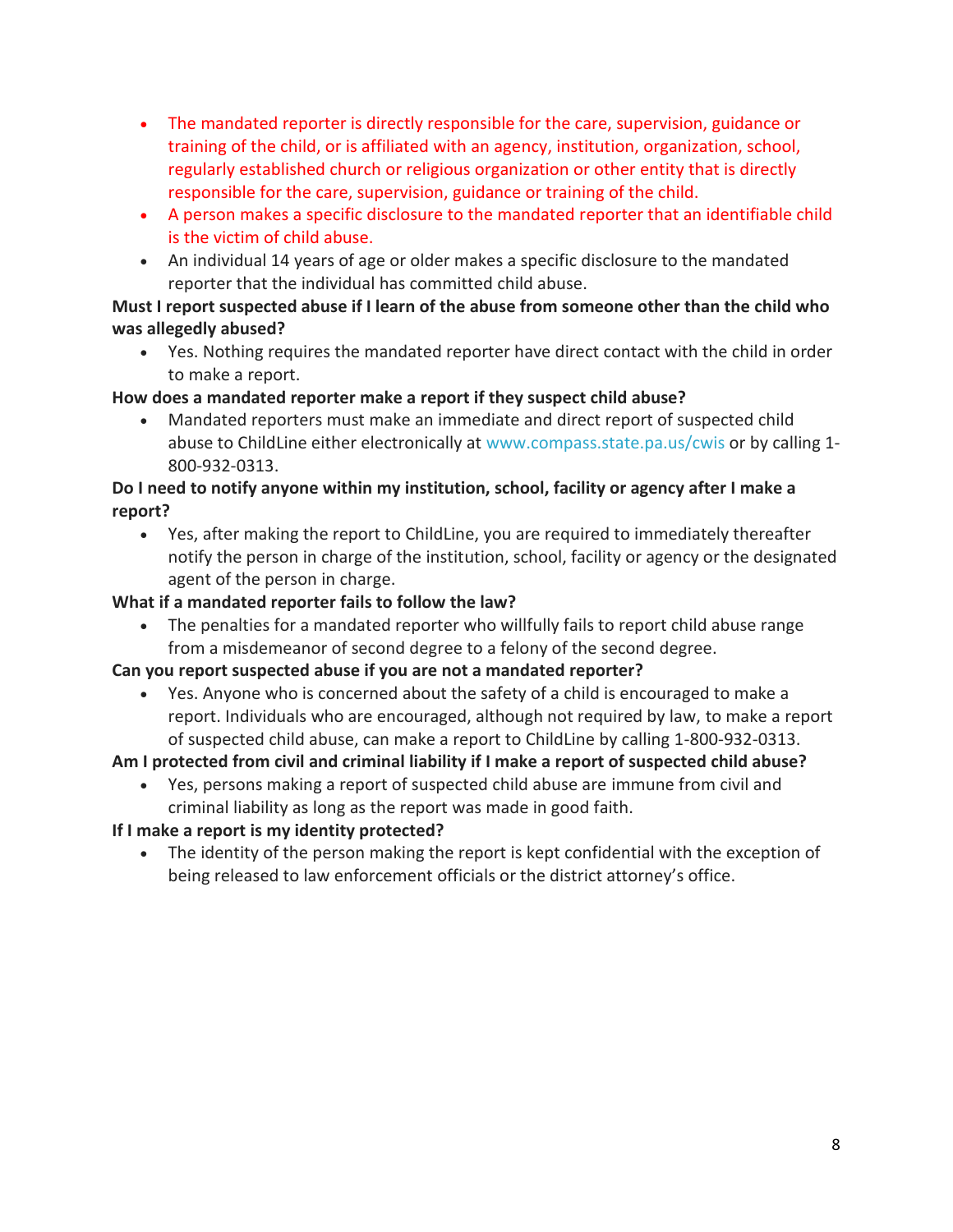# Volunteer Frequently Asked Questions

Adults applying for or holding an unpaid position as a volunteer with a child care service, a school or a program, activity or service responsible for the child's welfare or having direct volunteer contact with children will need certifications.

Examples of unpaid positions as a volunteer responsible for the welfare of a child or having direct contact with children can include but are not limited to:

- Parent/Guardian chaperones for schools
- Girl Scouts/Boy Scouts
- Agency volunteers that help with transportation or other services
- Big Brothers/Big Sisters
- Literacy programs
- Little League
- Coaches
- Church Sunday school teachers
- child event coordinators
- Hospital volunteers working with children

NOTE: The above list in NOT inclusive of all volunteers. Please follow the following guidance to determine if a volunteer is required to obtain certifications:

In order to determine who in your agency or organization is required to obtain certifications as a condition of volunteering with children, you must first confirm that the applicant is an adult, as only adult volunteers are required to obtain certifications.

You should then carefully consider whether the volunteer is responsible for the welfare of a child or has direct volunteer contact with children.

When determining whether a volunteer is responsible for the welfare of a child consider whether the volunteer is acting in lieu of or on behalf of a parent. If they are acting in lieu of or on behalf of a parent, they will need certifications. If a determination is made that the volunteer is not responsible for the welfare of a child, you then move on to the second avenue for consideration; whether they have direct volunteer contact with children.

The second avenue for consideration is whether the volunteer has direct volunteer contact with children because they provide care, supervision, guidance or control of children and have routine interaction with children. As the terms care, supervision, guidance or control are not defined in the statute we suggest that the common meaning of these terms be used, with child safety serving as the paramount consideration.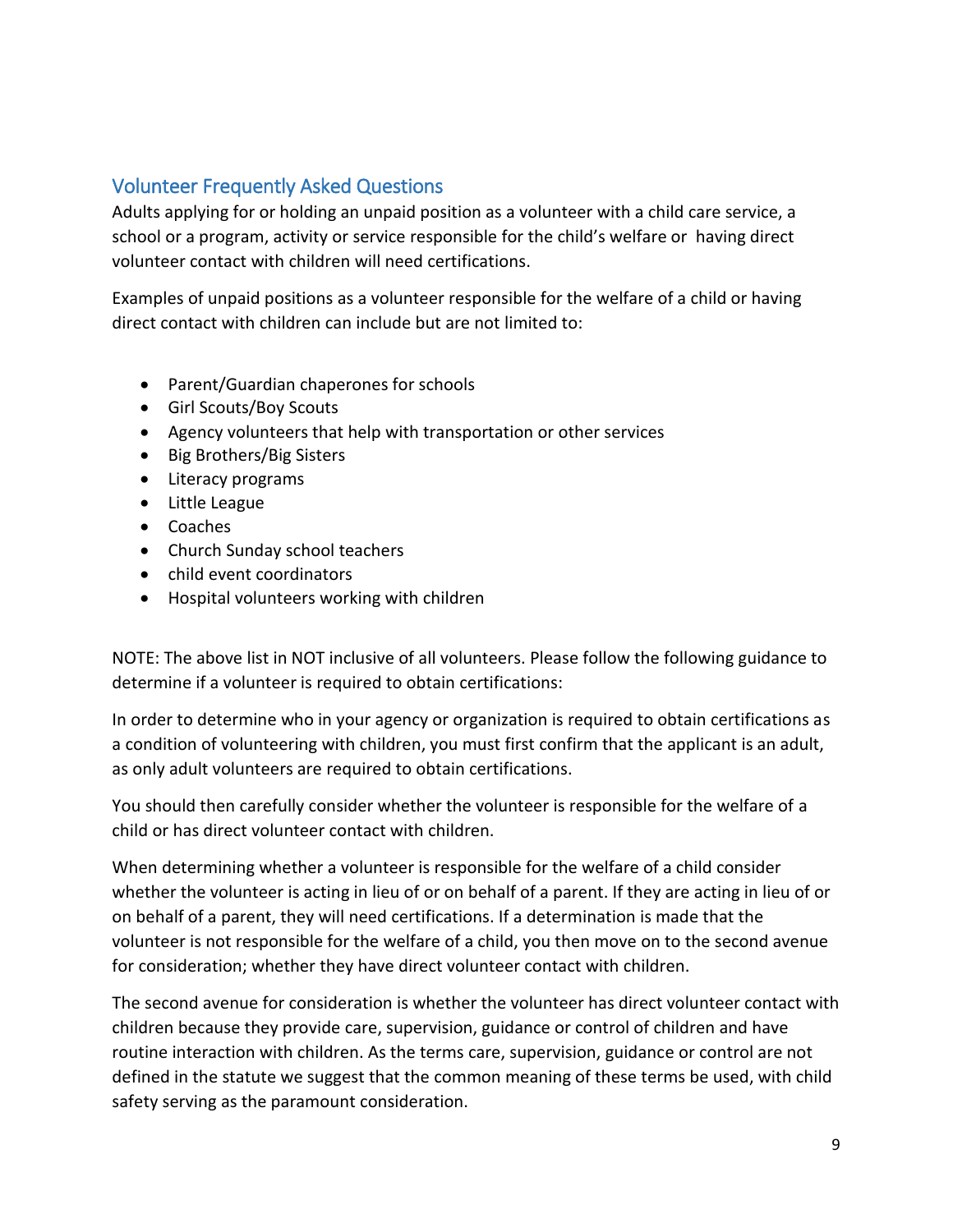With regard to routine interaction with children, consideration should be given to what the volunteer's role is within the agency. Is their contact with children regular and repeated contact that is integral to their volunteer responsibilities?

If you determine they do have direct volunteer contact with children, certifications are required. Please be sure to consult your legal counsel when making these determinations. You should also discuss with your insurers possible insurance coverage implications.

**Are there any exceptions to the certification requirements for students who volunteer?** Yes, students who volunteer are not required to obtain certifications as long as they meet all of the following requirements:

- the individual is currently enrolled in a school;
- the individual is not a person responsible for the child's welfare;
- the individual is volunteering for an event that occurs on school grounds;
- the event is sponsored by the school in which the individual is enrolled as a student; and
- the event is not for children who are in the care of a child care service.

**What is the definition of child?** For purposes of certifications, a child is an individual under 18 years of age.

**How is direct volunteer contact with children defined?** Direct volunteer contact with children is defined in § 6303 (relating to definitions) as the care, supervision, guidance or control of children and routine interaction with children.

**How is routine interaction defined?** Routine interaction is regular and repeated contact that is integral to a person's employment or volunteer responsibilities.

**Which certifications are needed?** All prospective volunteers must obtain the following certifications:

Report of criminal history from the Pennsylvania State Police (PSP); and

 Child Abuse History certification from the Department of Human Services (Child Abuse). Additionally, a fingerprint based federal criminal history (FBI) submitted through the Pennsylvania State Police or its authorized agent is NOT required as long as:

- The position the volunteer is applying for is an unpaid position; AND
- The volunteer has been a resident of the Commonwealth of Pennsylvania for the entirety of the previous 10 years.

Volunteers who are not required to obtain the FBI certification because they are applying for an unpaid position and have been a continuous resident of Pennsylvania for the past 10 years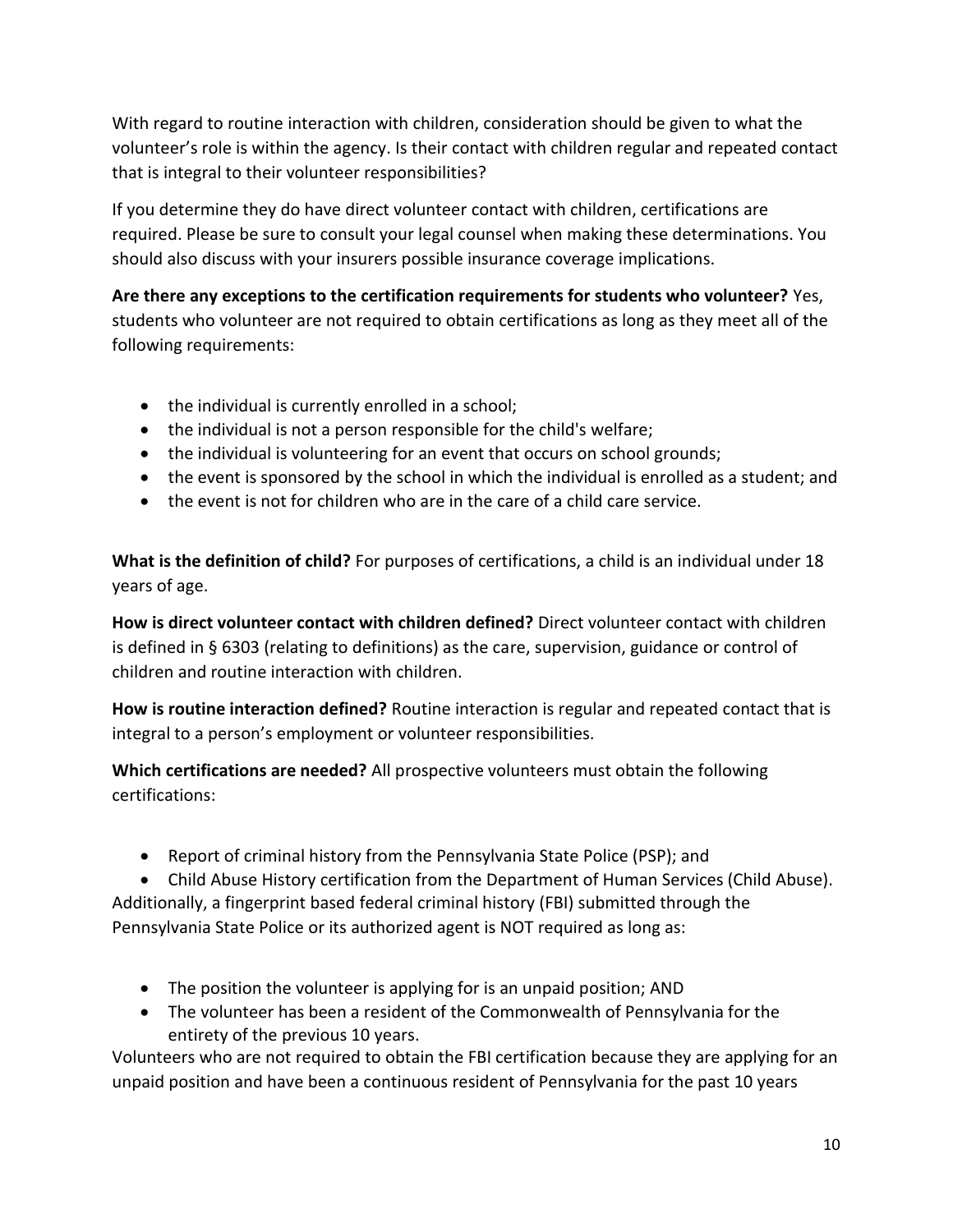must swear or affirm in writing that they are not disqualified from service based upon a conviction of an offense under §6344.

NOTE: If a volunteer has not been a resident of Pennsylvania for the past 10 years, but obtained their FBI certification at any time since establishing residency, they must provide a copy of the certification to the person responsible for the selection of volunteers and they are not required to obtain any additional FBI certifications.

**I am already volunteering. When do I need to obtain the required certifications by?** If you were approved as a volunteer before August 25, 2015, and do not have certifications (because you previously were not required to obtain certifications) you have until July 1, 2016, to obtain your certifications.

If you were approved as a volunteer before August 25, 2015, and you have certifications because your organization required one or all of them and your certifications are older than 60 months, you also have until July 1, 2016, to obtain your certifications.

If you were approved as a volunteer before August 25, 2015, and you have certifications because your organization required one or all of them and your certifications are less 60 months, you have until 60 months from the date of your oldest certification to renew your certifications and to obtain any certifications now required that you may not been previously required to obtain (i.e. if your organization required the Child Abuse certification, but not the PSP certification, when your Child Abuse certification expires based on the 60 month cycle, you would naturally add in any of the other required certifications).

Are there requirements for volunteers to obtain a free Child Abuse and PSP certification? Yes. In order for the fee to be waived for the Child Abuse and PSP certifications the following conditions must be met:

(1) The certifications are required as a condition to volunteer.

(2) The certifications may not be used for employment or any other purpose.

(3) The certifications shall only be provided free of charge to a volunteer once every 57 months.

(4) The volunteer swears or affirms, in writing, under penalty of 18 Pa.C.S. § 4904 (relating to unsworn falsification to authorities), the following:

(i) The certifications are required as a condition to volunteer.

(ii) The volunteer has not received background certifications free of charge within the previous 57 months.

(iii) The volunteer understands that the certifications shall not be valid or used for any other purpose.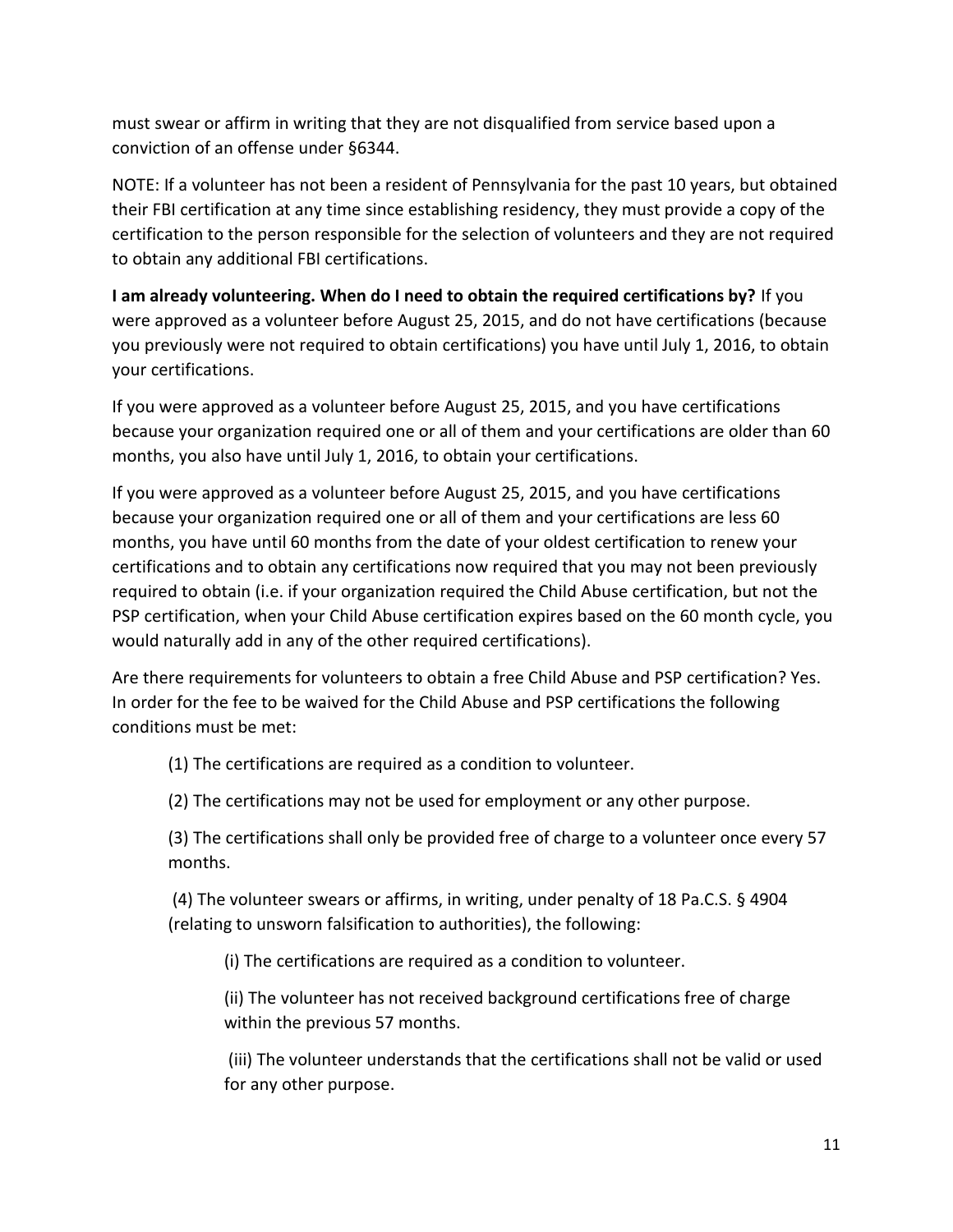## **I am a new volunteer. When do I need to request a child abuse history certification?** Beginning August 25, 2015, all new volunteers must submit certifications prior to the commencement of service.

**How often do I need to renew my certifications?** Beginning August 25, 2015, all volunteers will be required to obtain certifications every 60 months.

If an individual or agency, however, elects to renew all certifications at the same time, the date of the oldest certification, rather than the most recent, is the date to be used for the renewal date.

## **How much do the certifications cost?**

- The PSP criminal history certification costs \$0
- The Child Abuse certification costs \$0
- The FBI federal criminal history certification costs \$25.75 through DHS
- The FBI federal criminal history certification costs \$27.00 through PDE

**Are the Departments of Human Services and Education reducing the fee for the FBI certification?** No. The FBI sets the majority of the cost for this fee. The remainder of the fee covers the costs incurred by DHS, PDE, PSP, the vendor which processes the certification, and the fingerprint location.

**As a volunteer, do I obtain my Federal Bureau of Investigation Criminal History certifications through the Department of Education or the Department of Human Services?** The agency under which an applicant should submit their FBI certification application is based on the agency or organization for which they intend to volunteer.

If the applicant intends to volunteer in a school or at a school related function, they would apply for their FBI certification through the Department of Education.

If the applicant intends to volunteer with children in any other capacity outside of a school setting or function, such as a group home for children, in a church, as a Little League or soccer coach, etc., they would apply for their FBI certification through the Department of Human Services.

**I requested a child abuse history certification prior to July 25, 2015. Am I able to get a refund for the waiving of the cost of the certification?** No. Unfortunately, DHS is unable to issue refunds for the payment of child abuse history certifications that were processed before July 25, 2015.

**Will there be a new process to obtain a certifications?** No. The process to obtain child abuse and criminal history certifications will remain the same. The Child Abuse and PSP certifications will continue to be applied for and paid for electronically. When indicating the purpose of the certification, the applicant will continue to indicate volunteer.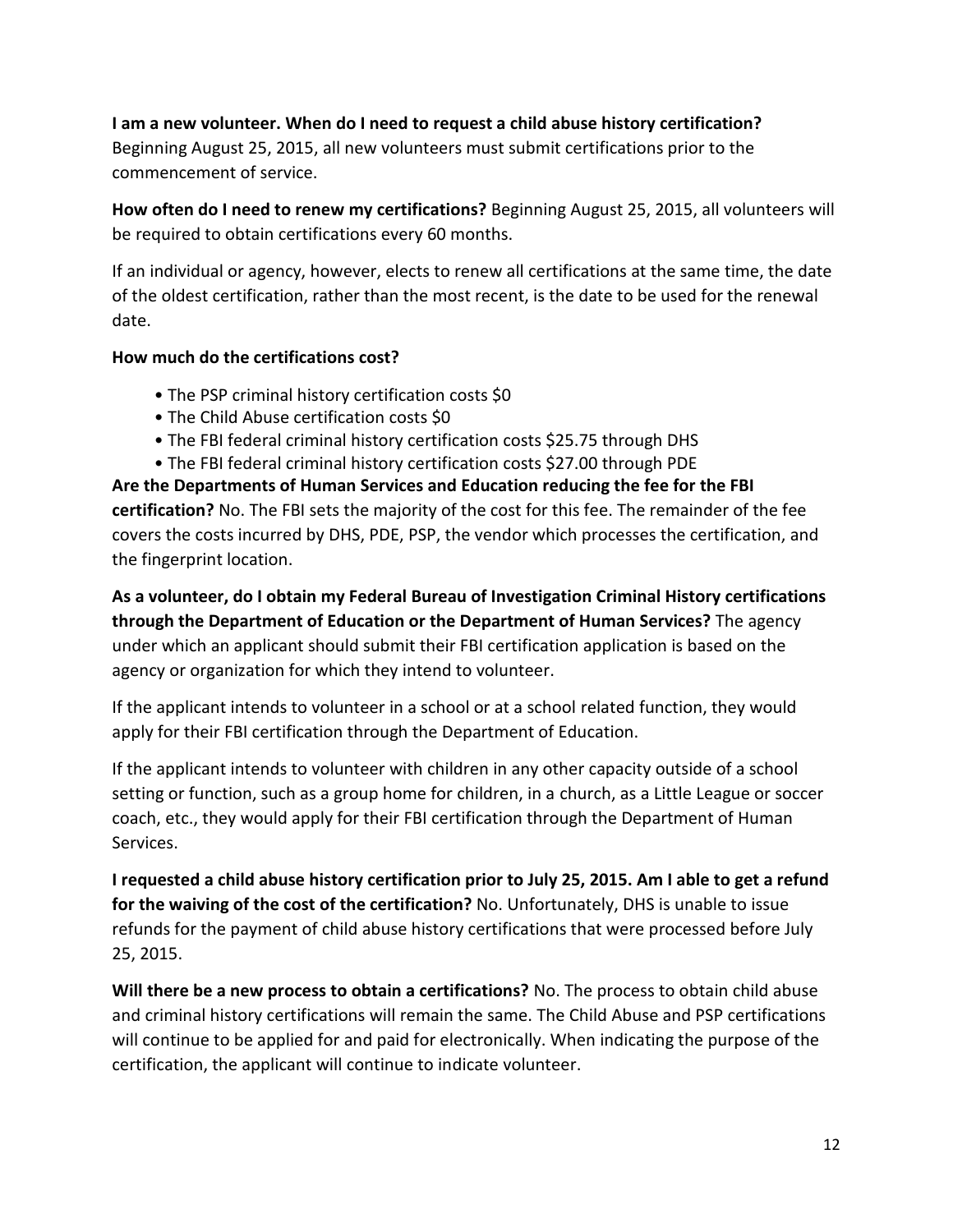# All necessary instructions and links to apply for these certifications can be found at [http://www.dhs.pa.gov/publications/findaform/childabusehistoryclearanceforms/index.htm#.V](http://www.dhs.pa.gov/publications/findaform/childabusehistoryclearanceforms/index.htm%23.Vl%20NSnVUo6mQ.) [l NSnVUo6mQ.](http://www.dhs.pa.gov/publications/findaform/childabusehistoryclearanceforms/index.htm%23.Vl%20NSnVUo6mQ.)

The PSP website has been altered to reflect the waiving of the fee. In addition, new forms are available to download from the website.

**Can I use a child abuse history certification or PSP criminal history I obtained for my volunteer activities for other volunteer activities?** Yes, any person who obtained their certifications within the previous 60 months may serve in a volunteer capacity for any program, activity or service.

**Can I use a child abuse history certification or PSP criminal history certification I obtained for my volunteer activities for employment purposes?** No. Child abuse history certifications and PSP criminal history certifications obtained for volunteer purposes can only be used for other volunteer activities. Child abuse history certifications obtained for volunteer purposes will indicate that the certification is to be used for volunteer purposes only.

**Is the use of a third-party vendor to process certifications acceptable?** Third-party vendors may be used to process Child Abuse, PSP and FBI certifications using the steps established above. They are not permitted to conduct background checks or certifications through other databases in lieu of the steps outlined above. In addition, persons responsible for the selection of volunteers remain responsible for selection decision based upon the information obtained.

**Do I still need to submit a copy of my PSP or FBI certification results when applying for my child abuse certification?** Beginning December 31, 2014, volunteers are no longer required to submit a copy of their PSP or FBI certifications with their Child Abuse application. If the department receives copies attached to the child abuse application we will not return those copies and they will be shredded due to the confidential nature of the information contained on the certifications.

**Are there any other requirements?** If a volunteer is arrested for or convicted of an offense that would constitute grounds for denying participation in a program, activity or service, or is named as a perpetrator in a founded or indicated report, the volunteer must provide the administrator or their designee with written notice not later than 72 hours after the arrest, conviction or notification that the person has been listed as a perpetrator in the statewide database.

A volunteer who willfully fails to disclose information as required above commits a misdemeanor of the third degree and shall be subject to discipline up to and including termination or denial of a volunteer position.

**What is the provisional certification requirement for volunteers?** "Non-resident volunteers", specifically individuals who reside in another state or country may serve as a volunteer for no more than 30 days in a calendar year as long as they provide certifications from their state or country of residence. If the individual will be volunteering for more than 30 days in a calendar